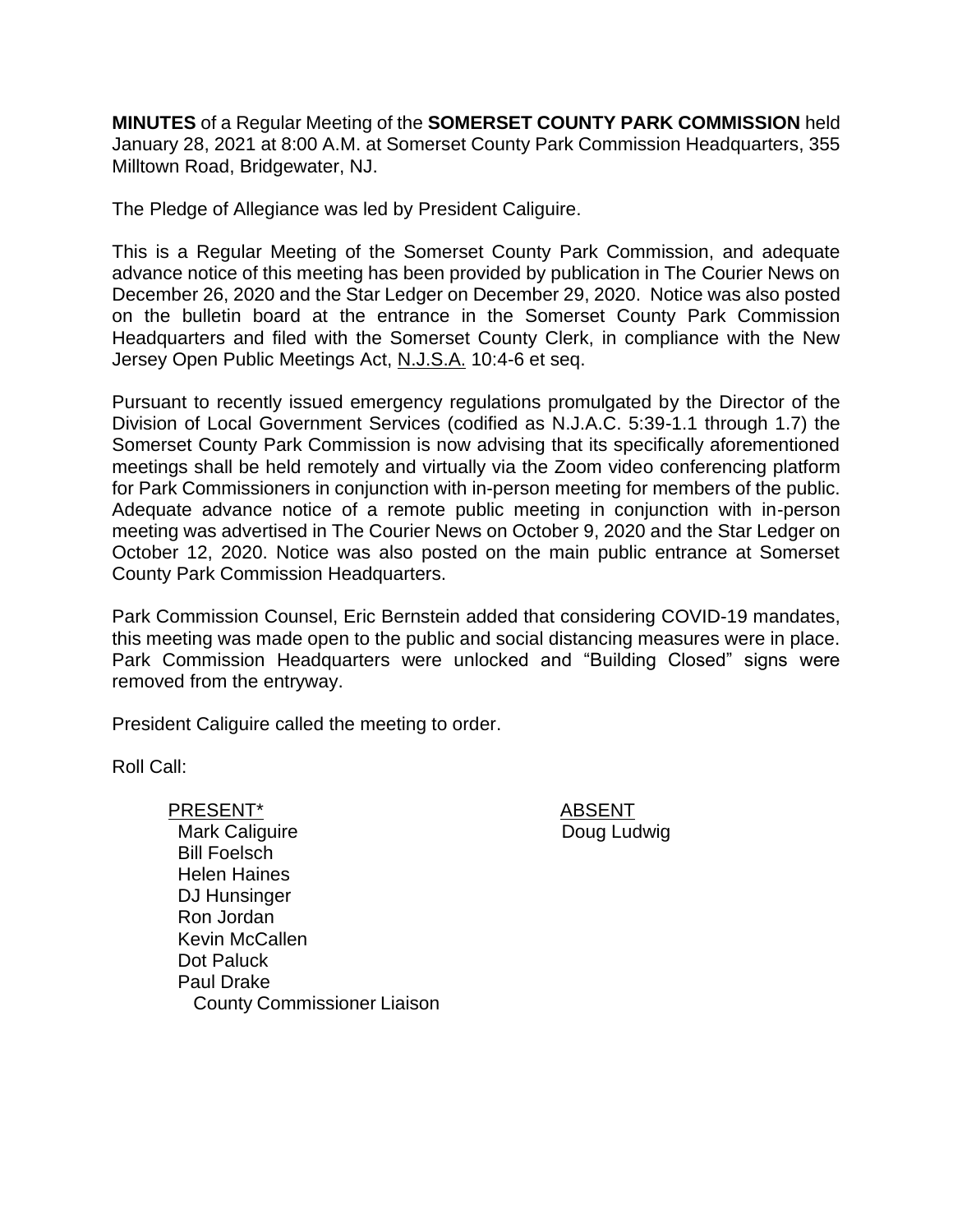Other staff members present were: Geoffrey Soriano, Secretary-Director Janine Erickson, Executive Assistant\* Pierce Frauenheim, Dep. Dir., Park Ops.

Bob Ransone, Dep. Dir., Golf Ops.\* Dina Trunzo, Admin, Leisure & Comm. Svc Donna Umgelter, Admin, HR

\*Participated via video conference. In light of the current COVID-19 mandates, Commissioners, Counsel, Public Relations, and Senior Management staff were asked to participate in this meeting remotely.

Also in attendance via video conference: Eric Bernstein, Legal Counsel.

Members from the public in attendance: Terry Heide, Gillette, NJ Robin Gehringer, Basking Ridge, NJ Jeane Stamey Whitmore, Merryville, NJ

## **OPEN MEETING FOR PUBLIC COMMENT**

A member from the public asked if the Advisory Group for the future of Lord Stirling Stable will seek input from past program participants. Director Soriano stated that he is just the facilitator of the Advisory Group, but he believed that would be the case.

#### **APPROVAL OF THE MINUTES**

President Caliguire called for the approval of the minutes of the regular meeting held on January 11, 2021. Moved by Commissioner Jordan; seconded by Commissioner Foelsch. YEAS: Commissioners Foelsch, Haines, Hunsinger, McCallen, Paluck, and President Caliguire. NAYES: None. ABSENT: Commissioner Ludwig.

#### **APPROVAL OF BILLS FOR PAYMENT**

The following resolutions were moved by Commissioner McCallen; seconded by Commissioner Paluck. YEAS: Commissioners Foelsch, Haines, Hunsinger, McCallen, Paluck, and President Caliguire. NAYES: None. ABSENT: Commissioner Ludwig.

#### **Resolution R21-017 – Payment of Confirming Orders**

Resolution authorizes the payment of confirming orders totaling \$38,332.88.

#### **Resolution R21-018 – Payment of Claims**

Resolution authorizes payment of claims in the amount of \$1,890,387.40 comprised of Claims in the amount of \$1,020,124.67, Other Expenses in the amount of \$64,906.03, and Salaries and Wages in the amount of \$805,356.70 for the period of December 17, 2020 through January 27, 2021.

## **Resolution R21-019 – Authorizing Additional Funding for Previously Awarded Contracts (Leisure Services)**

Resolution authorizes additional funds for previously awarded contracts.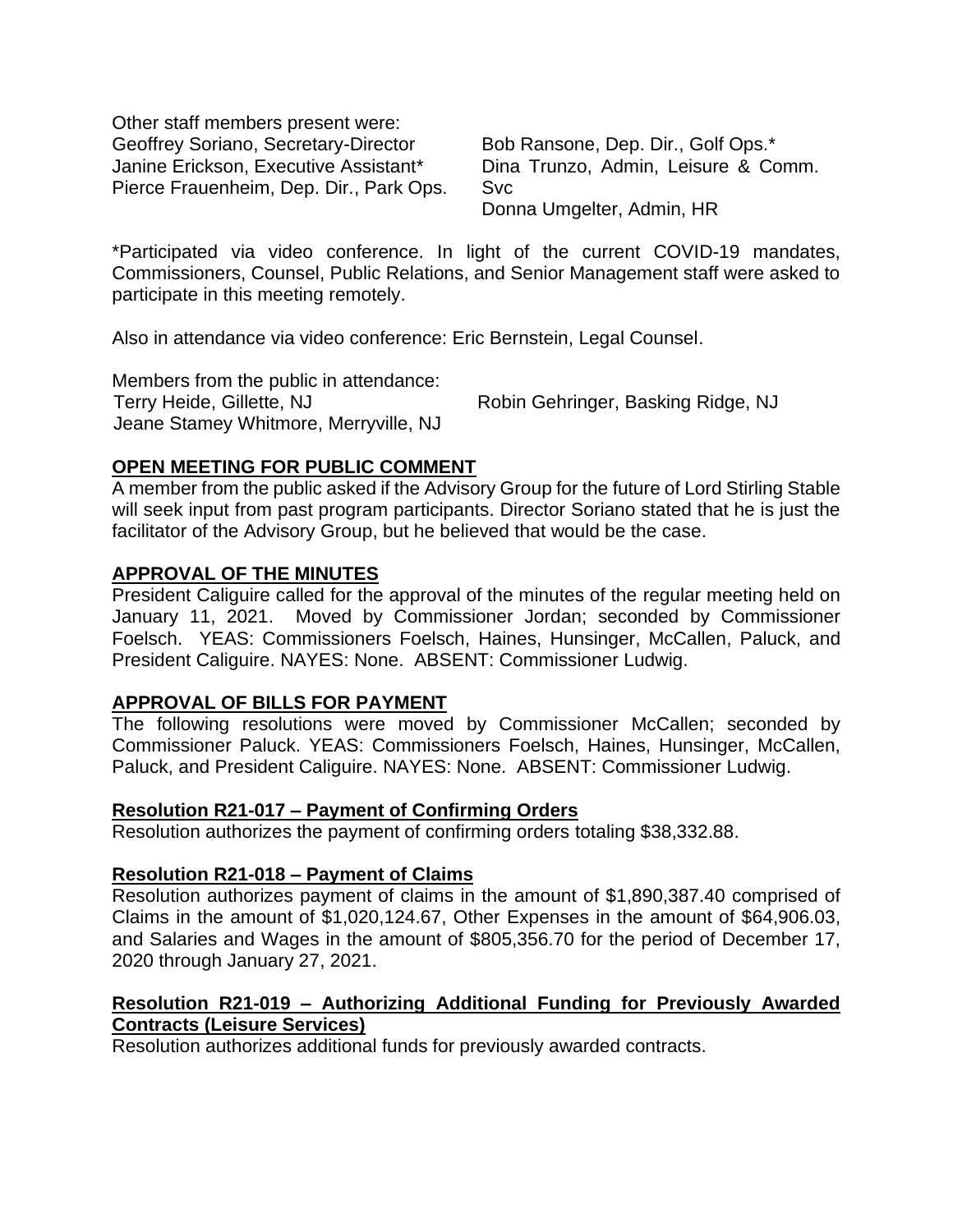## **Resolution R21-020 – Authorizing Additional Funding for Previously Awarded Contracts (Golf)**

Resolution authorizes additional funds for previously awarded contracts.

# **Resolution R21-022 – Authorizing Additional Funding for Previously Awarded Contracts (Park Operations)**

Resolution authorizes additional funds for previously awarded contracts.

## **Resolution R21-023 – Amending and Cancelling Certification of Funds for Previously Awarded Contracts**

Resolution cancels and amends certification of funds for previously awarded contracts.

# **DIRECTOR'S REPORT**

Director Soriano submitted a report for the month of December 2020.

Director Soriano inquired of the Commissioners what they would like to see contained in the monthly Department Reports. It was decided that these reports should be simplified to contain a brief highlight of important events, project status, and major accomplishments; anything that Commissioners need to know to run the Park Commission. Commissioner Haines requested the inclusion of employee names when applicable.

# **COMMISSION CORRESPONDENCE**

- 1. Multiple email correspondence received from County residents requesting the reinstatement of lessons, lighting and use of the reservation system for the Green Knoll Tennis Courts.
- 2. Letter received from John E. McAuliffe, III, Captain of the Quail Brook Senior Golf League, praising Michael Havay's management of the golf course and club house through the pandemic.

# **CONSENT AGENDA**

# **RESOLUTIONS**

The following resolutions were moved by Commissioner Haines; seconded by Commissioner Hunsinger. YEAS: Commissioners Foelsch, Haines, Hunsinger, McCallen, Paluck, and President Caliguire. NAYES: None. ABSENT: Commissioner Ludwig.

## **Resolution R21-026 – Authorizing use of Morris County Cooperative for the Purchase of Utility Vehicles**

Resolution authorizes purchase of one (1) 2021 Ford F150 Supercab from Route 23 Automall with cost not to exceed \$30,304.00.

# **Resolution R21-027 – Creating New Position of Accounting Manager**

Resolution created new position of Accounting Manager for the Park Commission.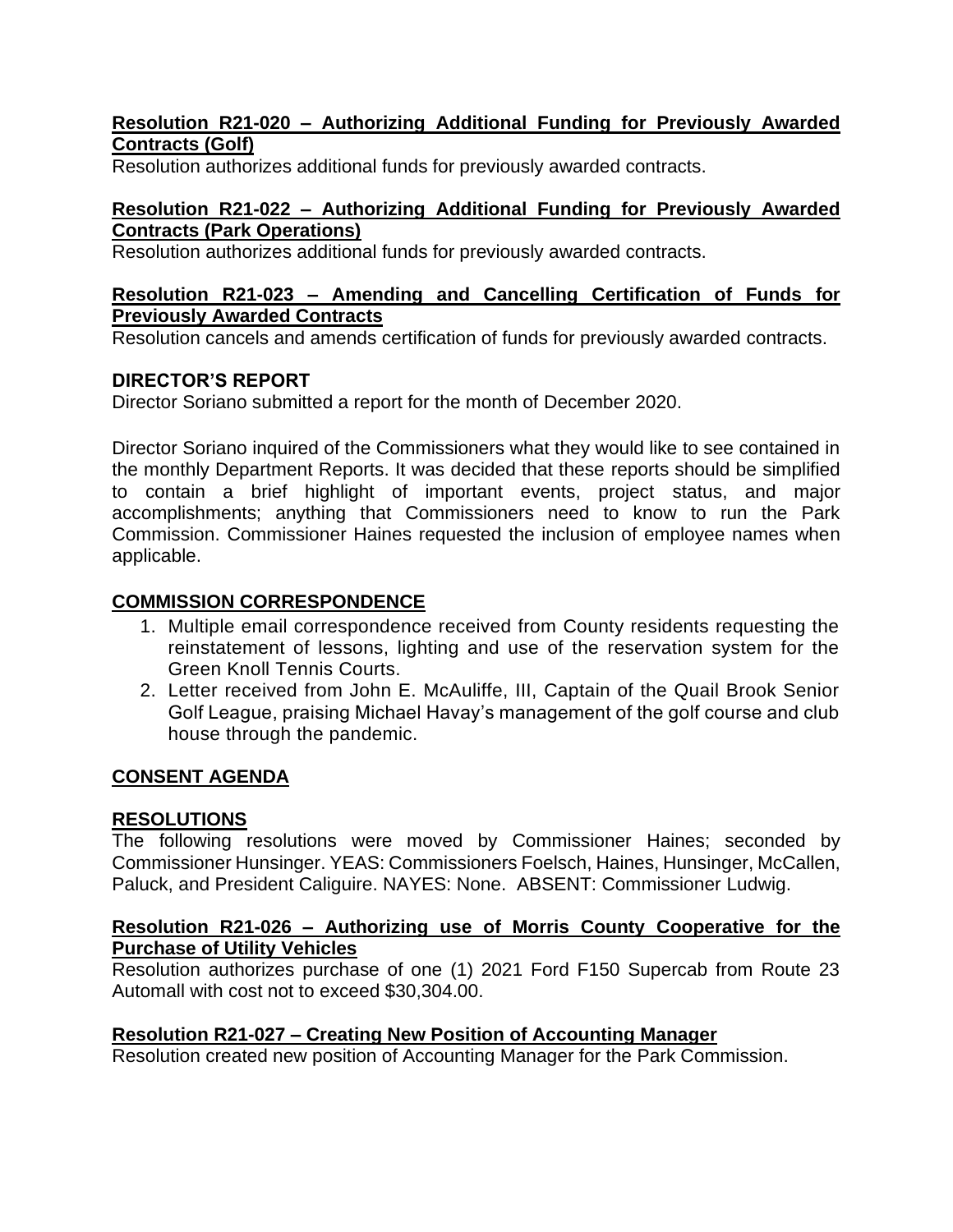## **Resolution R21-028 – Authorizing a Shared Services Agreement Between County of Somerset and Somerset County Park Commission for Public Relations Services**

Resolution authorizes a Shared Service Agreement between the County and the Park Commission for public relations services with zero cost to the Park Commission.

## **Resolution R21-029 – Thanks and Appreciation to Commissioner Jim Leonard**

Resolution thanks Commissioner Jim Leonard for his years of service to the Park Commission.

# **Resolution R21-030 – Thanks and Appreciation to Commissioner Scott Ross**

Resolution thanks Commissioner Scott Ross for his years of services to the Park Commission.

## **COMMITTEE REPORTS**

## **CFO's Report**

Commissioner Hunsinger, Chair of the Committee, submitted a report for the month of December 2020.

## **HUMAN RESOURCES**

Commissioner Haines, Chair of the Committee, submitted a report for the month of December 2020.

#### **LEISURE SERVICES**

Commissioner Haines, Chair of the Committee, submitted a report for the month of December 2020.

Dina Trunzo, Administrator, Leisure and Community Services, stated that the Therapeutic Recreation Department received a donation of yoga balls and Pilates rings for their drumming and exercise programs. Director Soriano participated on Therapeutic Recreation's Virtual Karaoke program last night and encouraged all to check out future Karaoke events.

#### **GOLF MANAGEMENT**

Commissioner Paluck, Chair of the Committee, submitted a report for the month of December 2020.

Bob Ransone, Deputy Director, Golf Management stated that Neshanic Valley Golf Course as listed as the second-choice location by Golf Digest Magazine for the 2022 PGA Tournament. The Academy Course at Neshanic Valley Golf Course received a #1 ranking in Golfers' Choice 2021: Top 25 Short Courses in the country. Neshanic Valley Golf Course was ranked #5, and Quail Brook Golf Course was ranked #20 in Golfers' Choice 2021: Best Golf Courses in New Jersey. Spooky Brook Golf Course received the Courier News Reader's Choice Award for Best Golf Course in the area.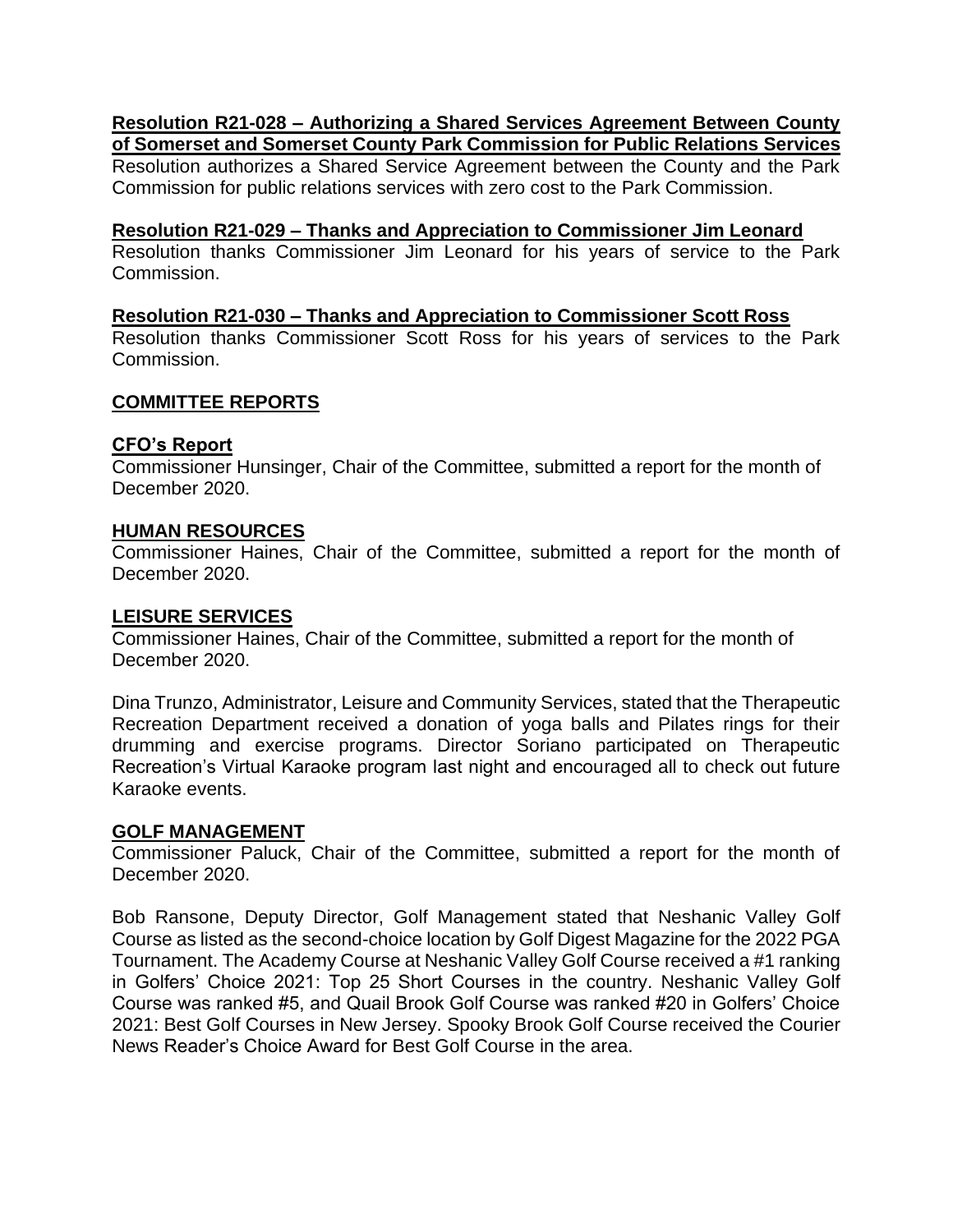# **INFORMATION MANAGEMENT**

Commissioner McCallen, Chair of the Committee, submitted a report for the month of December 2020.

Director Soriano stated that the Park Commission will not be replacing the IM Manager who left in December. Instead, the Park Commission is endeavoring to create a shared service agreement with the County on IM services to save costs and eliminate redundancies.

## **VISITOR SERVICES**

Commissioner Haines, Chair of the Committee, submitted a report for the month of December 2020.

Pierce Frauenheim, Deputy Director, Park Operations, met with Park Ranger staff yesterday morning as the department will now be reporting to him. Parking is still a prevalent issue at parks. Pierce and Ranger staff will look to create a plan to address said issue.

## **PROPERTY MANAGEMENT**

There was no Property Management report.

## **PLANNING AND LAND ACQUISITION**

Commissioner Haines, Chair of the Committee, submitted a report for December 2020.

## **CAPITAL FACILIITES – CONSTRUCTION and ENGINEERING**

Commissioner McCallen, Chair of the Committee, submitted a report for December 2020.

## **PARK MAINTENANCE & HORTICULTURE**

Commissioner Hunsinger, Chair of the Committee, submitted a report for December 2020.

Pierce Frauenheim, Deputy Director, Park Operations, reported that the Permit Coordinator will now report to him. With guidance from the Attorney General's Office, the Park Commission will not be holding any 5K Races until at least April 1<sup>st</sup> to comply with the Governor's Executive Orders. The Christmas tree recycling program will end on January 31<sup>st</sup>. Park Operations staff are working on a variety of projects, some of which include the Engineering Department. Pierce offered Commissioners Foelsch and Jordan a tour of the various park facilities whenever convenient for them.

#### **AUDIT COMMITTEE**

There was no audit report.

#### **COUNTY COMMISSIONER REPORT**

County Commissioner Drake stated that the County Commissioners voted this week on a grant for the Borough of Manville which would provide \$250,000 toward further restoration of the Lost Valley section of Manville.